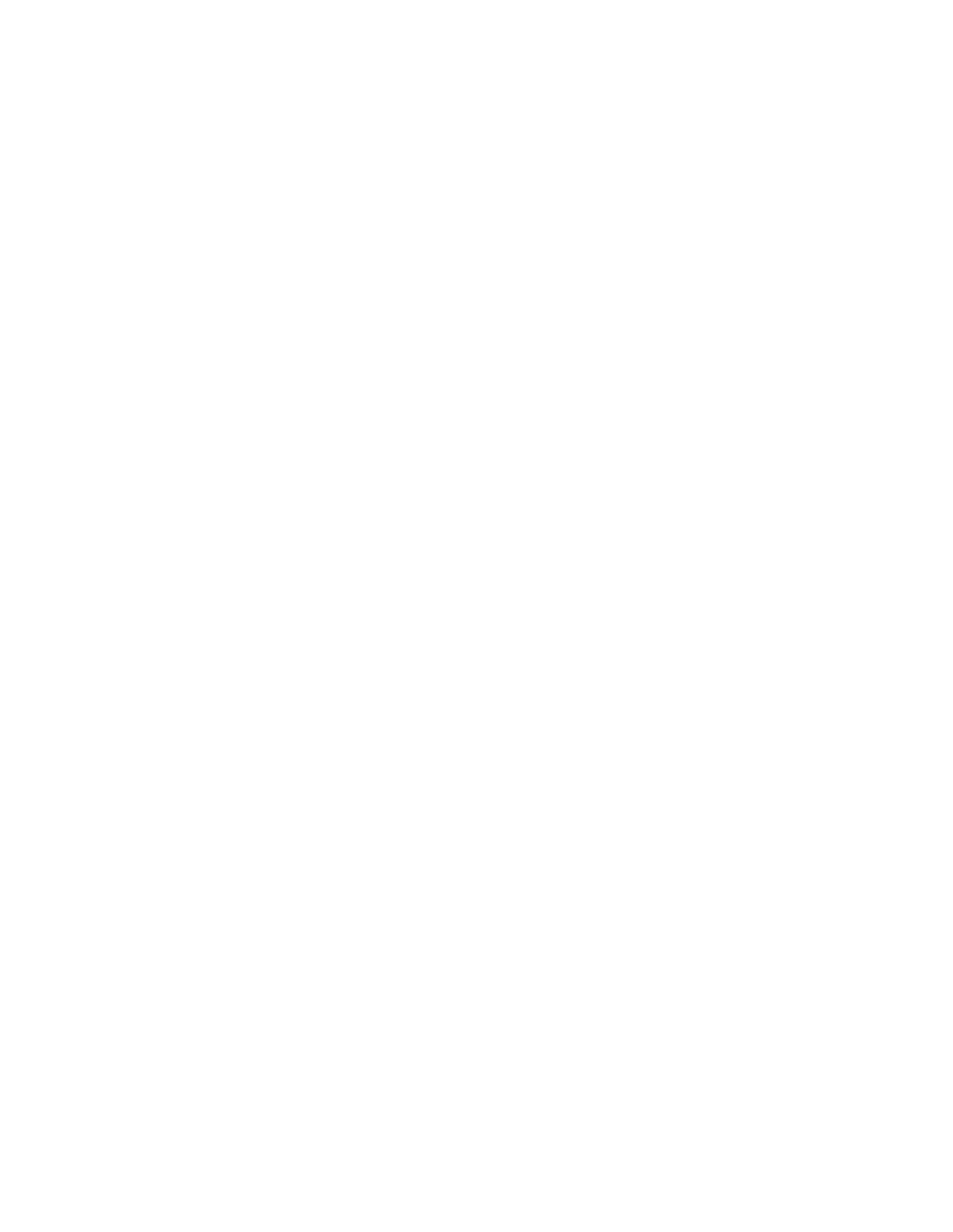#### **Test Design and Instructional Purpose**

The Mathematics Baseline Assessment is designed to help you collect *some* information about your students' mathematical readiness for the work they will encounter in seventh grade. This information can provide insight around students' understanding of the skills, concepts, and application necessary to support successful engagement in the major work of seventh grade. Consequently, the results from the Baseline Assessment may assist you in developing instructional plans that will help your students meet the Common Core expectations for seventh grade.

The assessment is composed of three sections that assess skills and content from the previous grade. Each section has a particular focus. The focus of each section was determined by identifying concepts from sixth grade that support major concepts in seventh grade. All of the items are multiple-choice and were developed to assess a student's understanding of a particular part(s) of a standard, cluster, or domain.

This assessment is meant to be a resource for identifying and understanding some of the skills and concepts that may need to be reinforced/taught if students did not learn them in the previous grade. Please note that since schools are at different points in their transition to the Common Core Learning Standards, students may or may not have been exposed to the Common Core Learning Standards of the preceding grade. The results of this assessment will best support your instruction and your students' learning if you are familiar with the Common Core Learning Standards including the fluency expectations, key advances, and culminating standards.

#### **Limitations**

The Baseline Assessment is not an exhaustive test. Some important Common Core Learning Standards contain prerequisite skills and concepts that could not be assessed on this test.

As a result, this assessment is best used as part of a comprehensive set of evaluative measures that include teacher observation, classwork, homework, and school- or teacher-made assessments.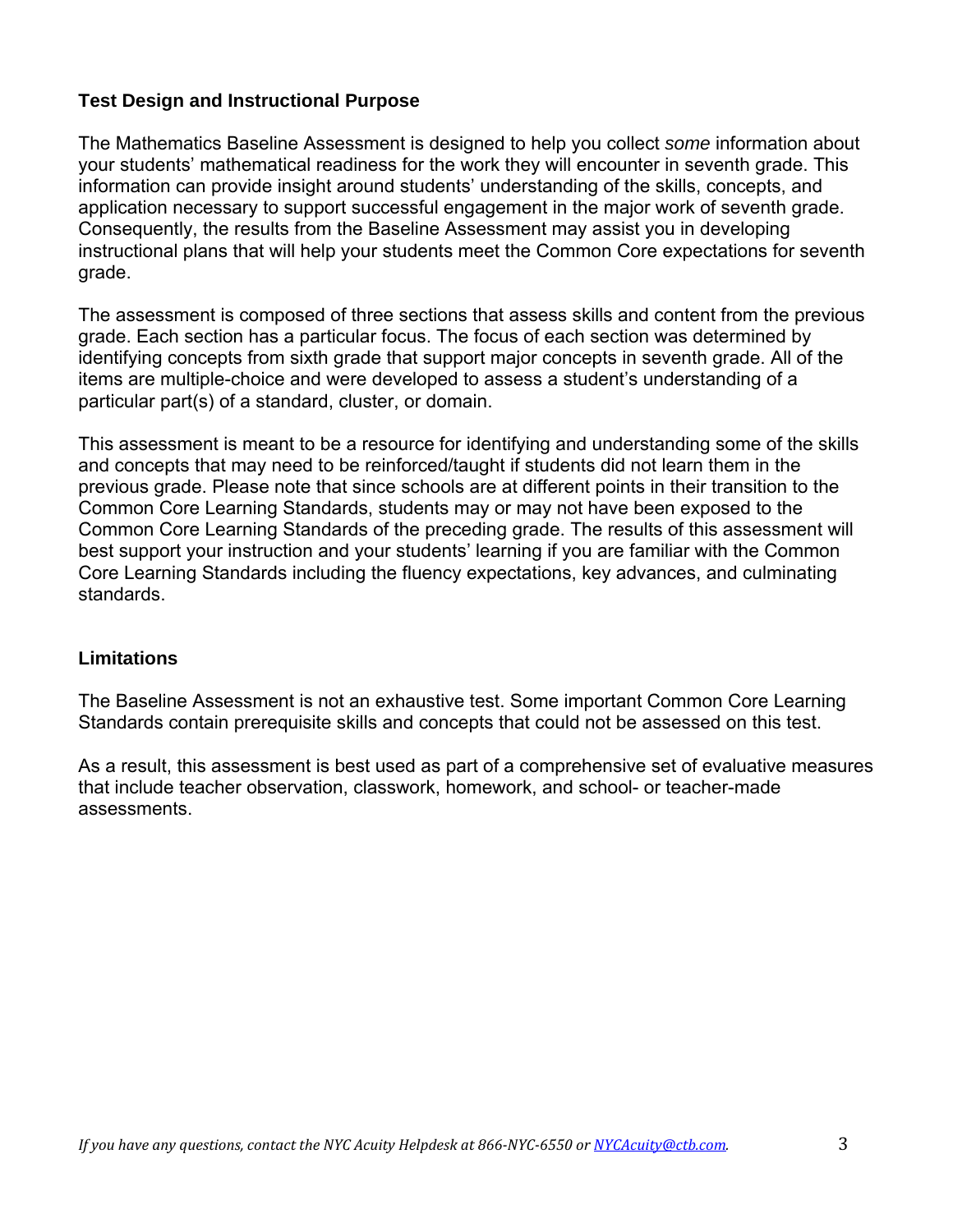### **Test Content**

In Grade 6, the major work focuses largely on fluency with operations with whole numbers, decimals, and fractions; on using the properties of operations to work with variable expressions and equations; and on using multiplication and division of fractions to understand ratios, proportional relationships, and unit rates. In Grade 7, students are expected to build on these understandings by becoming fluent in operations with rational numbers; solving problems involving rational numbers and measurements; analyzing proportional relationships; working with percentages (simple interest, percent increase and decrease, tax, etc.); solving problems involving unit rates associated with ratios of fractions; and analyzing proportional relationships in geometric figures. Additionally, students are expected to learn how to solve multi-step problems with positive and negative rational numbers (whole numbers, fractions and decimals); to apply properties of operations to rewrite linear expressions with rational coefficients fluently; and to solve word problems leading to one-variable equations of the form  $px + q = r$  and  $p(x + q) = r$ , fluently.

**Section 1 (11 items):** This section focuses on dividing fractions by fractions; understanding integers and absolute value; and using rational numbers in the context of surface area and perimeter.

**Section 2 (9 items):** This section focuses on understanding ratio and rate language and applying ratio and rate reasoning to solve problems involving equivalent ratios, unit rates, percentages and conversions.

**Section 3 (10 items):** This section focuses on evaluating expressions; applying properties of operations to generate equivalent expressions; using variables to represent quantities; and writing expressions, equations, and inequalities when solving problems.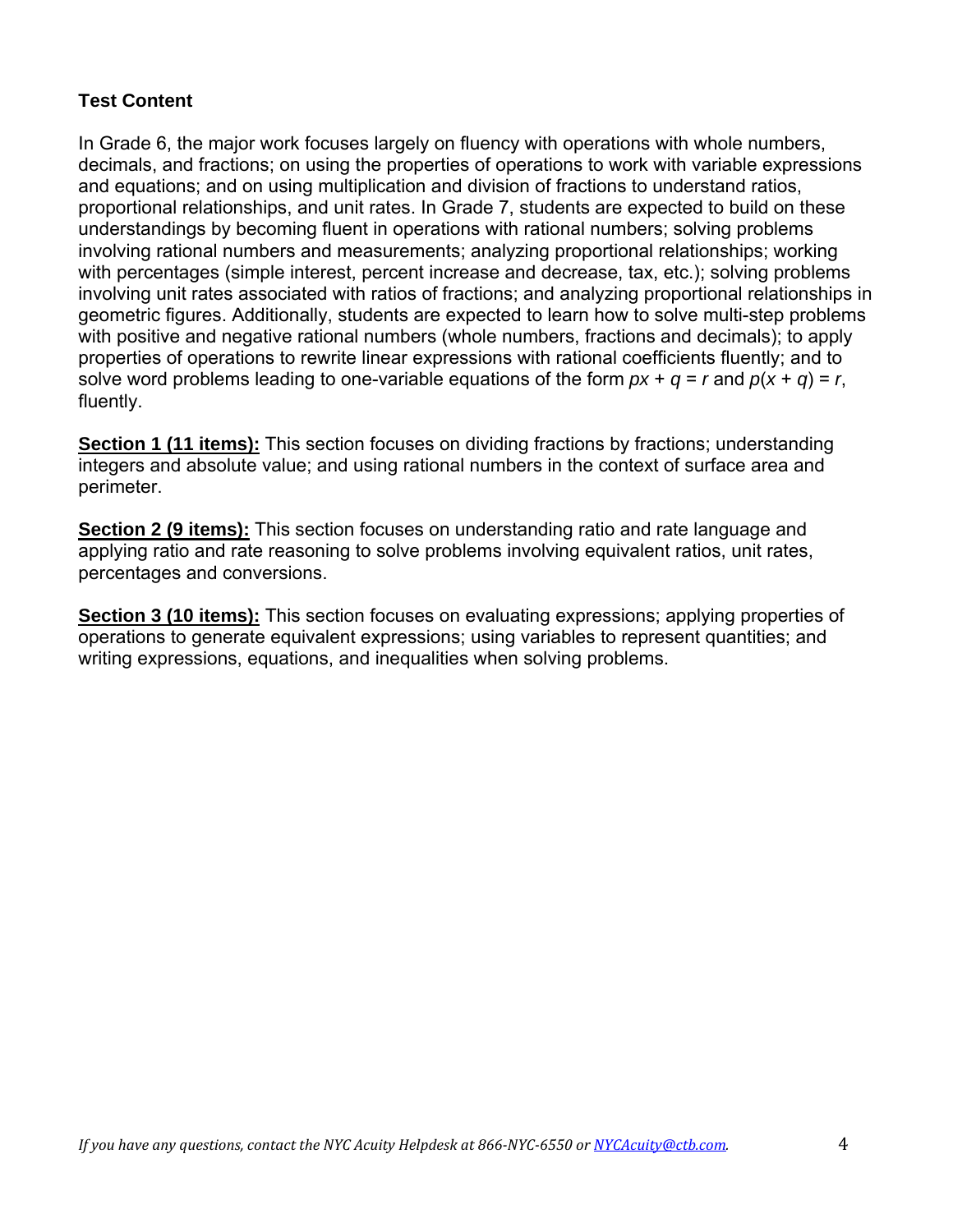| Math Baseline Grade 7 Report*                                                   |                                                                                                                                                                                                                                                                                                                                                                                                                                                                                                                                                                                                                                                                                                                                                                                                                                                |  |  |
|---------------------------------------------------------------------------------|------------------------------------------------------------------------------------------------------------------------------------------------------------------------------------------------------------------------------------------------------------------------------------------------------------------------------------------------------------------------------------------------------------------------------------------------------------------------------------------------------------------------------------------------------------------------------------------------------------------------------------------------------------------------------------------------------------------------------------------------------------------------------------------------------------------------------------------------|--|--|
| Section 1 Standards<br>6.NS.1; 6.NS.5; 6.NS.6c;<br>6.NS.7c; 6.NS.7d;<br>6.EE.2c | A student who correctly answers the questions in Section 1<br>evidences an understanding of dividing fractions by fractions<br>including in context; understanding integers and absolute value;<br>and using rational numbers to evaluate expressions including<br>expressions involving perimeter and surface area. These skills<br>will support students in Grade 7 with the expectation of fluency<br>in adding, subtracting, multiplying and dividing within the system<br>of rational numbers as well as with solving a variety of problems<br>involving angle measure, area, surface area and volume.                                                                                                                                                                                                                                    |  |  |
| Section 2 Standards<br>6.RP.1; 6.RP.2; 6.RP.3a;<br>6.RP.3b; 6.RP.3c;<br>6.RP.3d | A student who correctly answers the questions in Section 2<br>evidences an understanding of ratio and rate language and<br>application of ratio and rate reasoning to solve problems<br>involving equivalent ratios, unit rates, percents and conversions.<br>These skills will support students in Grade 7 with analyzing<br>proportional relationships; working with percents; solving<br>problems involving unit rates associated with ratios of fractions;<br>and analyzing proportional relationships in geometric figures.                                                                                                                                                                                                                                                                                                               |  |  |
| Section 3 Standards<br>6.EE.2c; 6.EE.3; 6.EE.6;<br>6.EE.7; 6.EE.8; 6.EE.9       | A student who correctly answers the questions in Section 3<br>evidences an understanding of evaluating expressions; applying<br>properties of operations to generate equivalent expressions;<br>using variables to represent quantities and to write expressions,<br>equations, and inequalities when solving problems. Students<br>will apply these skills in Grade 7 as they solve multi-step<br>problems posed with positive and negative rational numbers in<br>any form (whole numbers, fractions and decimals), apply<br>properties of operations to rewrite linear expressions with<br>rational coefficients fluently, and solve word problems leading to<br>one-variable equations of the form $px + q = r$ and $p(x + q) = r$ ,<br>fluently.<br>that atoprobate indicate that at loopt and item is partially aligned to that atopdard |  |  |

\*Listed standards indicate that at least one item is partially aligned to that standard.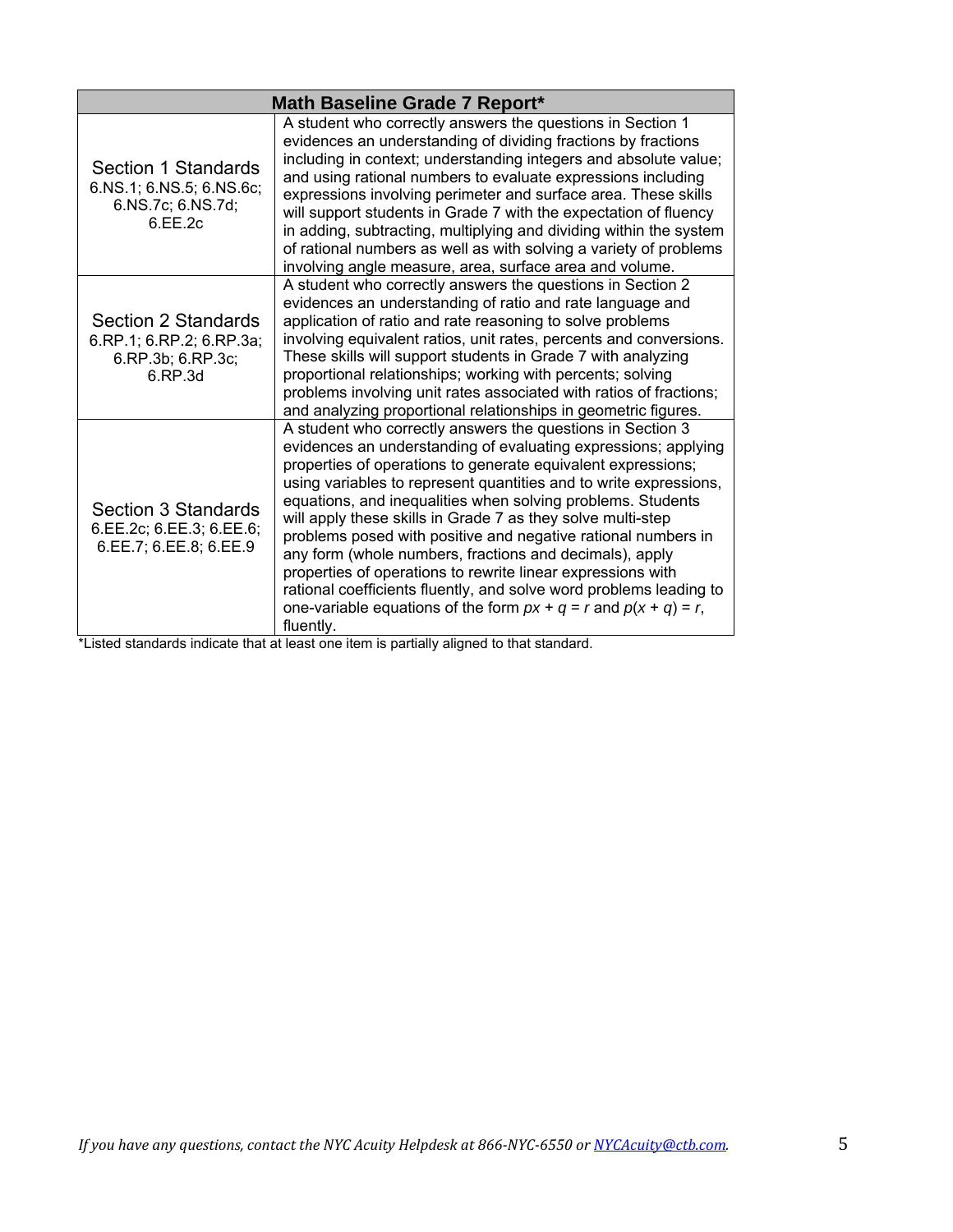## **Section 1 Items:**

| Grade          | Domain                       | Cluster                                                                                                                     | Standard                                                                                                                                                                                                                                                                                                                                                                                                                                                                                                                                                                                                                                                                                                                                                                       | Items |
|----------------|------------------------------|-----------------------------------------------------------------------------------------------------------------------------|--------------------------------------------------------------------------------------------------------------------------------------------------------------------------------------------------------------------------------------------------------------------------------------------------------------------------------------------------------------------------------------------------------------------------------------------------------------------------------------------------------------------------------------------------------------------------------------------------------------------------------------------------------------------------------------------------------------------------------------------------------------------------------|-------|
| $6\phantom{1}$ | The Number<br>System         | Apply and extend<br>previous<br>understandings of<br>multiplication and<br>division to divide<br>fractions by<br>fractions. | 6.NS.1. Interpret and compute quotients of<br>fractions, and solve word problems involving<br>division of fractions by fractions, e.g., by using<br>visual fraction models and equations to represent<br>the problem. For example, create a story context for<br>$(2/3)$ / $(3/4)$ and use a visual fraction model to show<br>the quotient; use the relationship between<br>multiplication and division to explain that<br>$(2/3) \div (3/4) = 8/9$ because 3/4 of 8/9 is 2/3. (In<br>general, $(a/b) \div (c/d) = ad/bc$ .) How much chocolate<br>will each person get if 3 people share 1/2 lb of<br>chocolate equally? How many 3/4-cup servings are<br>in 2/3 of a cup of yogurt? How wide is a rectangular<br>strip of land with length 3/4 mi and area 1/2 square<br>mi? | 3,4,5 |
| $\,6\,$        | The Number<br>System         | Apply and extend<br>previous<br>understandings of<br>arithmetic to<br>algebraic<br>expressions.                             | 6.NS.5. Understand that positive and negative<br>numbers are used together to describe quantities<br>having opposite directions or values (e.g.,<br>temperature above/below zero, elevation<br>above/below sea level, credits/debits,<br>positive/negative electric charge); use positive and<br>negative numbers to represent quantities in real-<br>world contexts, explaining the meaning of 0 in each<br>situation.                                                                                                                                                                                                                                                                                                                                                        | 10    |
| $6\phantom{1}$ | The Number<br>System         | Apply and extend<br>previous<br>understandings of<br>arithmetic to<br>algebraic<br>expressions.                             | 6.NS.6c. Find and position integers and other<br>rational numbers on a horizontal or vertical number<br>line diagram; find and position pairs of integers and<br>other rational numbers on a coordinate plane.                                                                                                                                                                                                                                                                                                                                                                                                                                                                                                                                                                 | 1,2   |
| $\,6$          | The Number<br>System         | Apply and extend<br>previous<br>understandings of<br>arithmetic to<br>algebraic<br>expressions.                             | 6.NS.7c. Understand the absolute value of a<br>rational number as its distance from 0 on the<br>number line; interpret absolute value as magnitude<br>for a positive or negative quantity in a real-world<br>situation. For example, for an account balance of<br>$-30$ dollars, write $ -30 $ = 30 to describe the size of<br>the debt in dollars.                                                                                                                                                                                                                                                                                                                                                                                                                            | 9     |
| 6              | The Number<br>System         | Apply and extend<br>previous<br>understandings of<br>arithmetic to<br>algebraic<br>expressions.                             | 6.NS.7d. Distinguish comparisons of absolute value<br>from statements about order. For example,<br>recognize that an account balance less than -30<br>dollars represents a debt greater than 30 dollars.                                                                                                                                                                                                                                                                                                                                                                                                                                                                                                                                                                       | 11    |
| $6\phantom{1}$ | Expressions<br>and Equations | Apply and extend<br>previous<br>understandings of<br>arithmetic to<br>algebraic<br>expressions.                             | 6.EE.2c. Evaluate expressions at specific values of<br>their variables. Include expressions that arise from<br>formulas used in real-world problems. Perform<br>arithmetic operations, including those involving<br>whole-number exponents, in the conventional order<br>when there are no parentheses to specify a<br>particular order (Order of Operations). For<br>example, use the formulas $V = s^3$ and $A = 6 s^2$ to<br>find the volume and surface area of a cube with<br>sides of length $s = 1/2$ .                                                                                                                                                                                                                                                                 | 6,7,8 |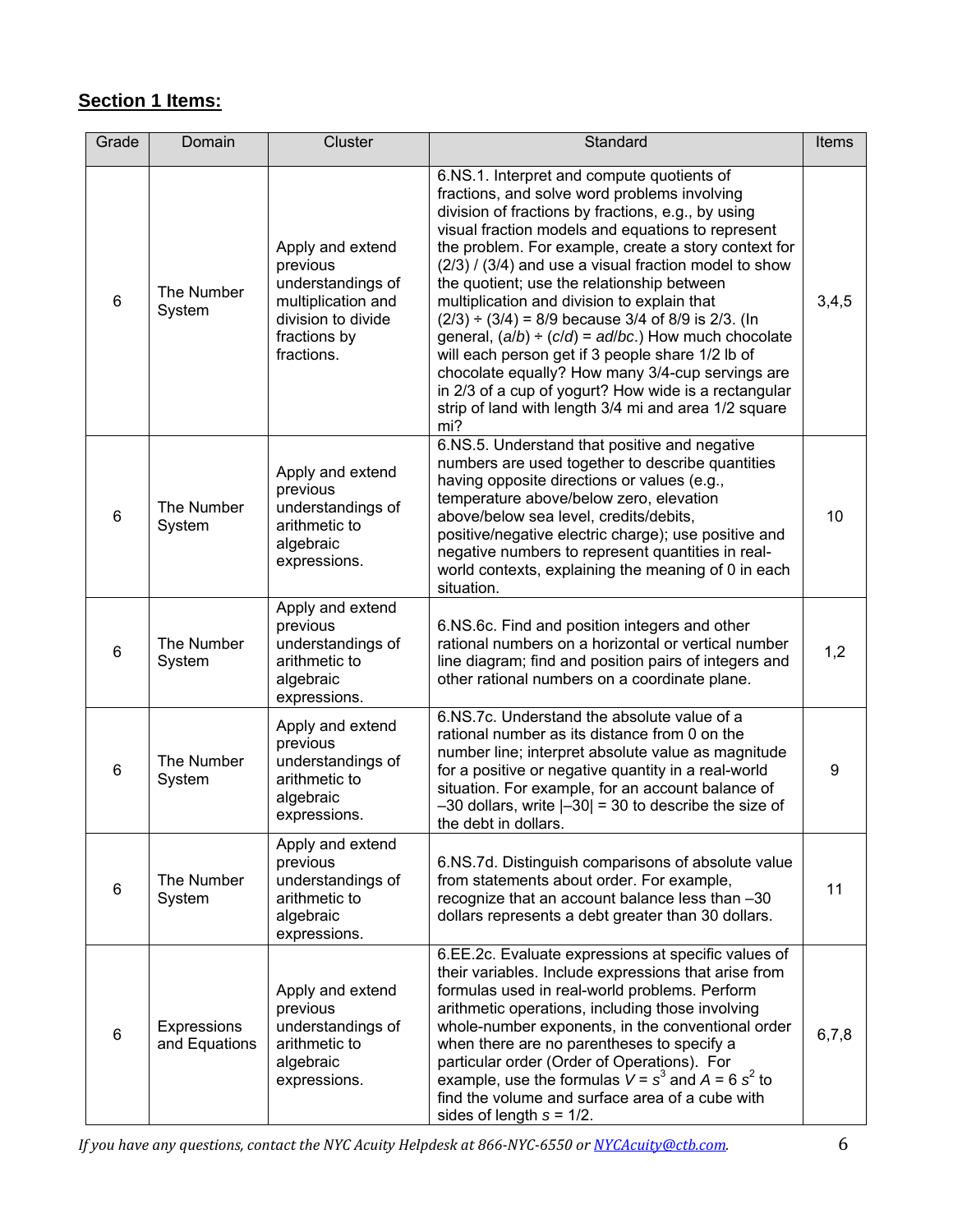### **Section 2 Items:**

| Grade          | Domain                                      | Cluster                                                                       | Standard                                                                                                                                                                                                                                                                                                                                                                                    | Items |
|----------------|---------------------------------------------|-------------------------------------------------------------------------------|---------------------------------------------------------------------------------------------------------------------------------------------------------------------------------------------------------------------------------------------------------------------------------------------------------------------------------------------------------------------------------------------|-------|
| $6\phantom{1}$ | Ratios and<br>Proportional<br>Relationships | Understand ratio<br>concepts and use<br>ratio reasoning to<br>solve problems. | 6.RP.1. Understand the concept of a ratio and use<br>ratio language to describe a ratio relationship<br>between two quantities. For example, "The ratio of<br>wings to beaks in the bird house at the zoo was 2:1,<br>because for every 2 wings there was 1 beak." "For<br>every vote candidate A received, candidate C<br>received nearly three votes."                                    | 14    |
| $6\phantom{1}$ | Ratios and<br>Proportional<br>Relationships | Understand ratio<br>concepts and use<br>ratio reasoning to<br>solve problems. | 6.RP.2. Understand the concept of a unit rate a / b<br>associated with a ratio a:b with $b \neq 0$ , and use rate<br>language in the context of a ratio relationship. For<br>example, "This recipe has a ratio of 3 cups of flour<br>to 4 cups of sugar, so there is 3/4 cup of flour for<br>each cup of sugar." "We paid \$75 for 15<br>hamburgers, which is a rate of \$5 per hamburger." | 16    |
| $6\phantom{1}$ | Ratios and<br>Proportional<br>Relationships | Understand ratio<br>concepts and use<br>ratio reasoning to<br>solve problems. | 6.RP.3a. Make tables of equivalent ratios relating<br>quantities with whole-number measurements, find<br>missing values in the tables, and plot the pairs of<br>values on the coordinate plane. Use tables to<br>compare ratios.                                                                                                                                                            | 13    |
| $6\phantom{1}$ | Ratios and<br>Proportional<br>Relationships | Understand ratio<br>concepts and use<br>ratio reasoning to<br>solve problems. | 6.RP.3b. Solve unit rate problems including those<br>involving unit pricing and constant speed. For<br>example, if it took 7 hours to mow 4 lawns, then at<br>that rate, how many lawns could be mowed in 35<br>hours? At what rate were lawns being mowed?                                                                                                                                 | 17,20 |
| $6\phantom{1}$ | Ratios and<br>Proportional<br>Relationships | Understand ratio<br>concepts and use<br>ratio reasoning to<br>solve problems. | 6.RP.3c. Find a percent of a quantity as a rate per<br>100 (e.g., 30% of a quantity means 30/100 times<br>the quantity); solve problems involving finding the<br>whole, given a part and the percent.                                                                                                                                                                                       | 15,19 |
| 6              | Ratios and<br>Proportional<br>Relationships | Understand ratio<br>concepts and use<br>ratio reasoning to<br>solve problems. | 6.RP.3d. Use ratio reasoning to convert<br>measurement units; manipulate and transform units<br>appropriately when multiplying or dividing<br>quantities.                                                                                                                                                                                                                                   | 12,18 |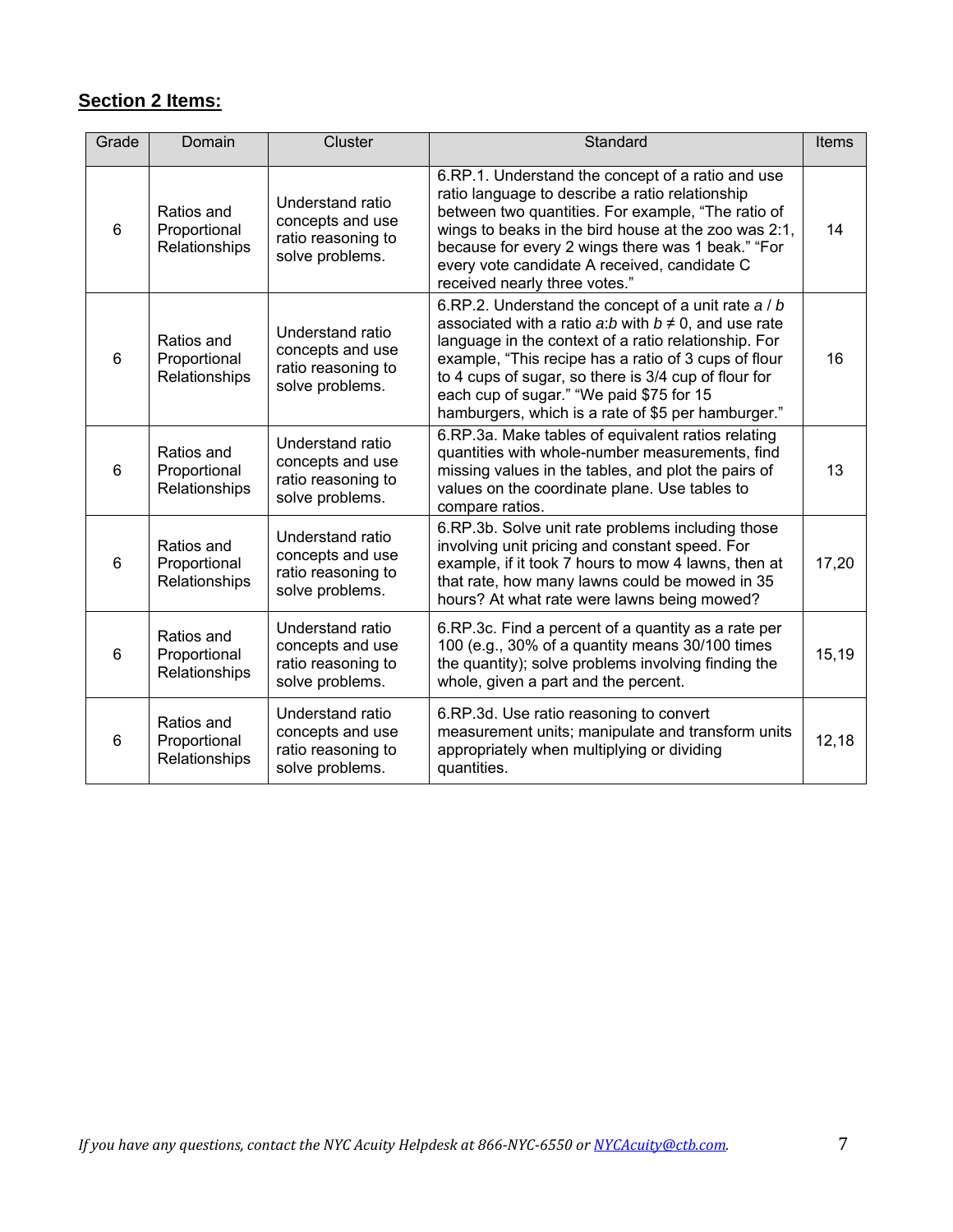### **Section 3 Items:**

| Grade | Domain                       | Cluster                                                                                         | Standard                                                                                                                                                                                                                                                                                                                                                                                                                                                                                                                                                                                                                                                           | Items |
|-------|------------------------------|-------------------------------------------------------------------------------------------------|--------------------------------------------------------------------------------------------------------------------------------------------------------------------------------------------------------------------------------------------------------------------------------------------------------------------------------------------------------------------------------------------------------------------------------------------------------------------------------------------------------------------------------------------------------------------------------------------------------------------------------------------------------------------|-------|
| $\,6$ | Expressions<br>and Equations | Apply and extend<br>previous<br>understandings of<br>arithmetic to<br>algebraic<br>expressions. | 6.EE.2c. Evaluate expressions at specific values of<br>their variables. Include expressions that arise from<br>formulas used in real-world problems. Perform<br>arithmetic operations, including those involving<br>whole-number exponents, in the conventional order<br>when there are no parentheses to specify a<br>particular order (Order of Operations). For<br>example, use the formulas $V = s^3$ and $A = 6 s^2$ to<br>find the volume and surface area of a cube with<br>sides of length $s = 1/2$ .                                                                                                                                                     | 23    |
| 6     | Expressions<br>and Equations | Apply and extend<br>previous<br>understandings of<br>arithmetic to<br>algebraic<br>expressions. | 6.EE.3. Apply the properties of operations to<br>generate equivalent expressions. For example,<br>apply the distributive property to the expression<br>$3(2 + x)$ to produce the equivalent expression<br>$6 + 3x$ ; apply the distributive property to the<br>expression $24x + 18y$ to produce the equivalent<br>expression 6 $(4x + 3y)$ ; apply properties of<br>operations to $y + y + y$ to produce the equivalent<br>expression 3y.                                                                                                                                                                                                                         | 21,22 |
| 6     | Expressions<br>and Equations | Apply and extend<br>previous<br>understandings of<br>arithmetic to<br>algebraic<br>expressions. | 6.EE.6. Use variables to represent numbers and<br>write expressions when solving a real-world or<br>mathematical problem; understand that a variable<br>can represent an unknown number, or, depending<br>on the purpose at hand, any number in a specified<br>set.                                                                                                                                                                                                                                                                                                                                                                                                | 24    |
| $\,6$ | Expressions<br>and Equations | Apply and extend<br>previous<br>understandings of<br>arithmetic to<br>algebraic<br>expressions. | 6.EE.7. Solve real-world and mathematical<br>problems by writing and solving equations of the<br>form $x + p = q$ and $px = q$ for cases in which p, q<br>and x are all non-negative rational numbers.                                                                                                                                                                                                                                                                                                                                                                                                                                                             | 29,30 |
| 6     | Expressions<br>and Equations | Apply and extend<br>previous<br>understandings of<br>arithmetic to<br>algebraic<br>expressions. | 6.EE.8. Write an inequality of the form $x > c$ or $x < c$<br>to represent a constraint or condition in a real-world<br>or mathematical problem. Recognize that<br>inequalities of the form $x > c$ or $x < c$ have infinitely<br>many solutions; represent solutions of such<br>inequalities on number line diagrams.                                                                                                                                                                                                                                                                                                                                             | 25,26 |
| 6     | Expressions<br>and Equations | Apply and extend<br>previous<br>understandings of<br>arithmetic to<br>algebraic<br>expressions. | 6.EE.9.Use variables to represent two quantities in<br>a real-world problem that change in relationship to<br>one another; write an equation to express one<br>quantity, thought of as the dependent variable, in<br>terms of the other quantity, thought of as the<br>independent variable. Analyze the relationship<br>between the dependent and independent variables<br>using graphs and tables, and relate these to the<br>equation. For example, in a problem involving<br>motion at constant speed, list and graph ordered<br>pairs of distances and times, and write the equation<br>$d = 65t$ to represent the relationship between<br>distance and time. | 27,28 |